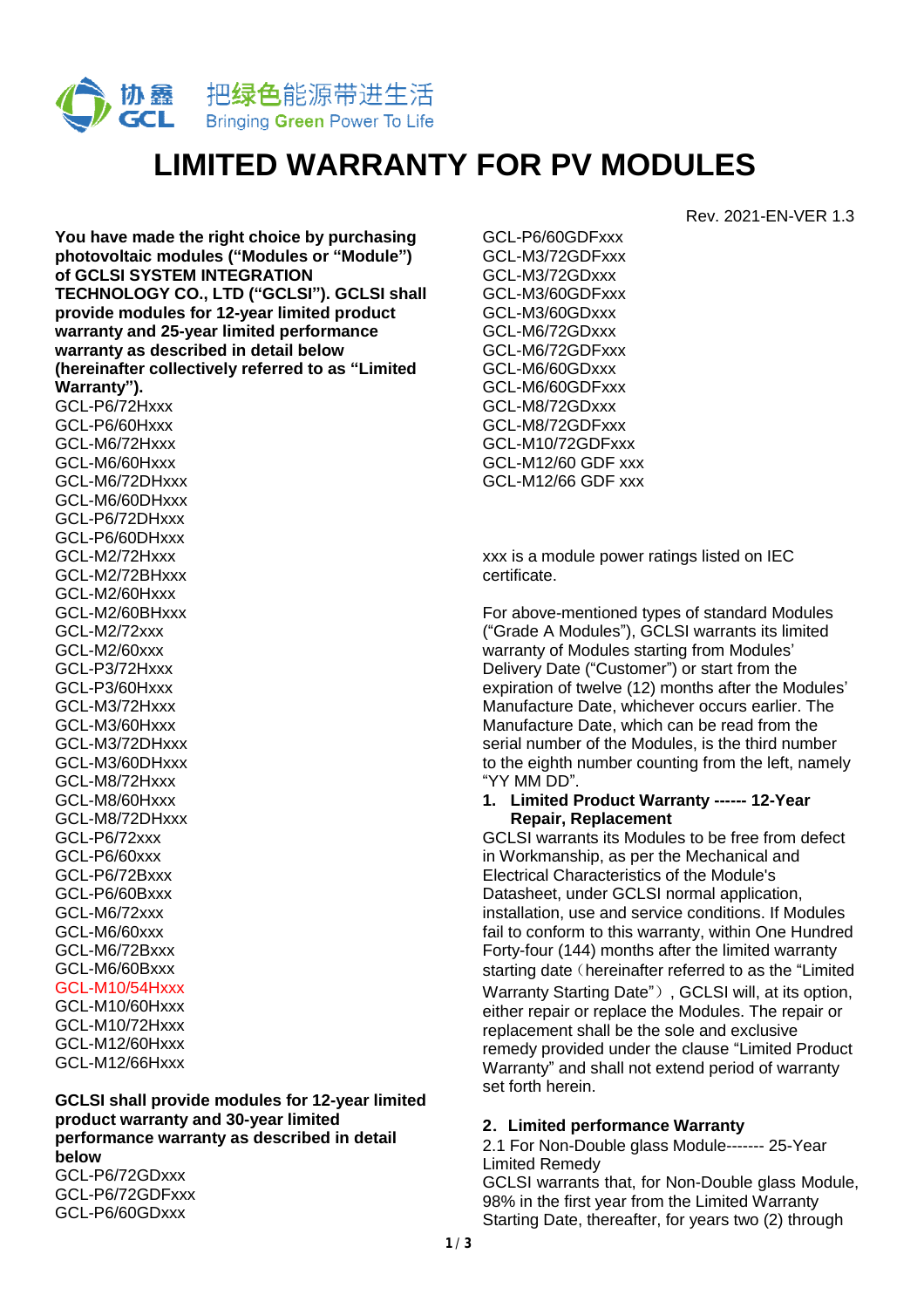twenty-five (25), 0.55% maximum decrease from Module's nominal power output per year, ending with the 84.8% in the 25th year after the defined Limited Warranty Starting Date.

2.2 For Double glass Module------- 30-Year Limited Remedy

GCLSI warrants that, for Double glass Module, 98% in the first year from the Limited Warranty Starting Date, thereafter, for years two (2) through thirty (30), 0.45% maximum decrease from Module's nominal power output per year, ending with the 84.95% in the 30th year after the defined Limited Warranty Starting Date.

2.3 In case of actual power output of Module not in line with aforementioned warranted actual power output, owing to any significant defects in materials and workmanship, GCLSI may judge at its sole discretion and at its option either, (a) provide additional Modules to the Customer to make up for such loss in power or (b) repair or replace the defective Modules and at GCLSI's cost deliver such Modules to the delivery point before. The remedies set forth in this clause 2 shall be the sole and exclusive remedies provided under the clause "Limited performance warranty" and shall not extend period of warranty set forth herein. Nominal Power Output in product datasheet is the power in Watt peak that a Photovoltaic Solar Modules generates in its Maximum Power Point under Standard Testing Conditions (STC). STC are as follows:

(a) Light spectrum of AM 1.5, (b) an irradiation of 1000 W per m2 and (c) a cell temperature of 25 degrees centigrade at right angle irradiation. The measurements are carried out in accordance with IEC 61215 as tested at the connectors or junction box terminals – as applicable – per calibration and testing standards of GCLSI valid at the date of manufacture of the PV-modules.

## **1. Exclusions and Limitations**

- (1) "Limited Warranty" does not apply to Modules marked as "Grade B" or "Grade C". "Limited Warranty" does not cover any costs associated with installation, removal or re-installation of the Modules and customs clearance or any other costs for return of the Modules (except as explicitly set forth hereof).
- (2) The "Limited Warranty" does not apply to any Modules which have been subjected to:
	- (a) Accident or inappropriate transportation;
	- (b) Non-observance of GCLSI's installation manual or maintenance instructions;
	- (c) Repair or modifications by someone other than an approved service technician of GCLSI;
	- (d) The Product's installation on mobile units (except photovoltaic tracking system), such as vehicles, ships or offshore-structures;
	- (e) Any damage due to the abnormal operating environment;
	- (f) Power failure surges, lightning, flood, fire,

accidental breakage, improper connections resulting in hazardous reverse current or other events outside GCLSI's control;

- (g) Damage due to unauthorized change of design structure;
- (h) Any damage due to immersed into water or any other functional affect or damaged by the external force (including animals gnawing, such as rodents, birds, and insects);
- (i) Any Modules that the customers are fully aware of the defaults but accept;
- (j) Any damage, unstable, defects caused by natural depletion;
- (k) Any transfer of Modules from the original continent of destination (e.g. North America, Europe, Asia, Australia, Africa or South America) without written permission from GCLSI.
- (3) Warranty claims will not be honored if the type or serial number of the Modules have been altered, removed or made illegible.

## **2. Limitation of Warranty Scope**

THIS "LIMITED WARRANTY" AS SET FORTH HEREIN IS EXPRESSLY IN LIEU OF AND EXCLUDES ALL OTHER EXPRESS OR IMPLIED WARRANTIES, INCLUDING BUT NOT LIMITED TO WARRANTIES OF MERCHANTABILITY AND OF FITNESS FOR PARTICULAR PURPOSE, USE, OR APPLICATION, AND ALL OTHER OBLIGATIONS OR LIABILITIES ON THE PART OF GCLSI, UNLESS SUCH OTHER OBLIGATIONS OR LIABILITIES ARE EXPRESSLY AGREED TO IN WRITING SIGNED AND APPROVED BY GCLSI. GCLSI SHALL HAVE NO RESPONSIBILITY OR LIABILITY WHATSOEVER FOR DAMAGE OR INJURY TO PERSONS OR PROPERTY, OR FOR OTHER LOSS OR INJURY RESULTING FROM ANY CAUSE WHATSOEVER ARISING OUT OF OR RELATED TO THE MODULES, INCLUDING, WITHOUT LIMITATION, ANY DEFECTS IN THE MODULES, OR FROM USE OR INSTALLATION. UNDER NO CIRCUMSTANCES SHALL GCLSI BE LIABLE FOR INCIDENTAL, CONSEQUENTIAL OR SPECIAL DAMAGES, HOWSOEVER CAUSED. LOSS OF USE, LOSS OF PROFITS, LOSS OF PRODUCTION, AND LOSS OF REVENUES ARE SPECIFICALLY AND WITHOUT LIMITATION EXCLUDED. GCLSI´S AGGREGATE LIABILITY, IF ANY, IN DAMAGES OR OTHERWISE, SHALL NOT EXCEED 100% OFTHE INVOICE VALUE AS PAID BY THE CUSTOMER, FOR THE SINGLE UNIT OF MODULE.

THIS WARRANTY GIVES YOU SPECIFIC LEGAL RIGHTS, AND YOU MAY ALSO HAVE OTHER RIGHTS WHICH VARY FROM STATE TO STATE. THIS LIMITED WARRANTY DOES NOT AFFECT ANY ADDITIONAL RIGHTS YOU HAVE UNDER